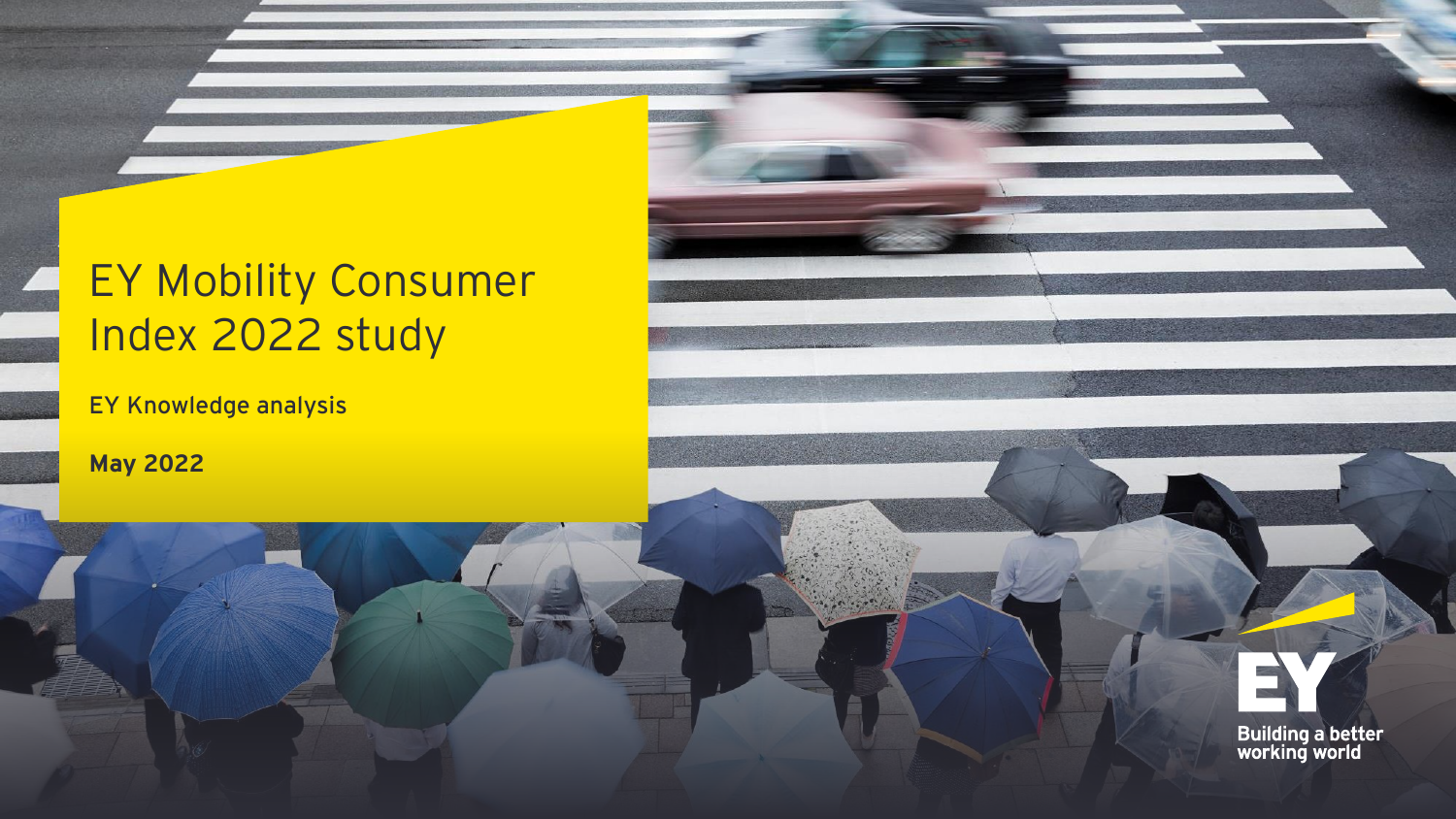#### Prepared by



**Gaurav Batra** AM&M Analyst Team Leader EY Knowledge



**Ankit Khatri** AM&M Analyst EY Knowledge



**Akshi Goel** AM&M Analyst EY Knowledge



**Menaka Samant** AM&M Analyst EY Knowledge

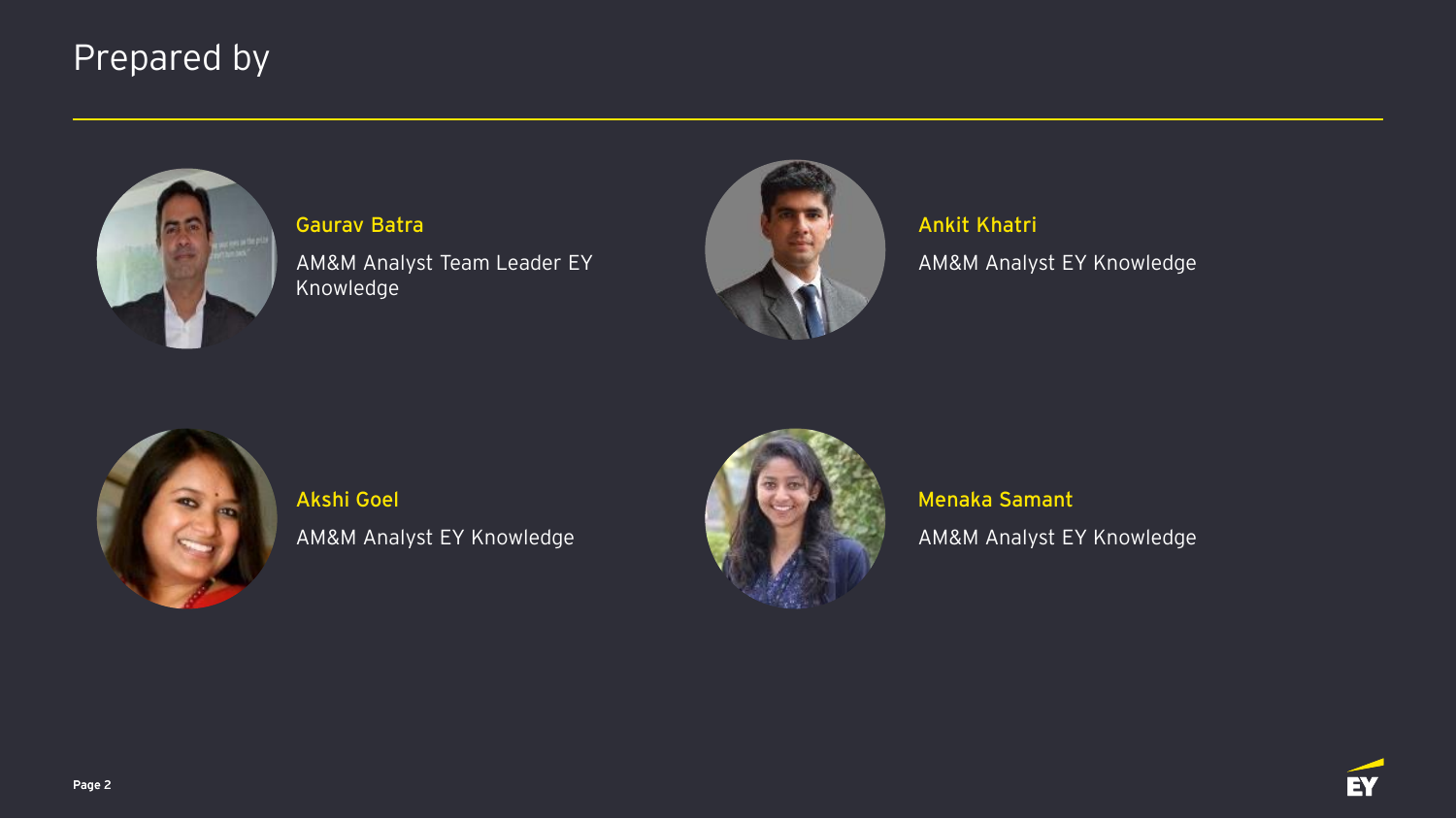#### EY MCI 2022 study



| Australia     | <b>Italy</b>       | New Zealand  | Sweden |
|---------------|--------------------|--------------|--------|
| Canada        | India              | Norway       | UK     |
| China         | Japan              | Singapore    | US     |
| <b>France</b> | <b>Mexico</b>      | South Korea  |        |
| Germany       | <b>Netherlands</b> | <b>Spain</b> |        |

#### Countries added in the 2022 study

Source: EY MCI 2022 study, EY Knowledge analysis. Survey conducted in March 2022

Launched in 2020, the EY Mobility Consumer Index (MCI) is an annual study that provides unique insights on the shifts witnessed in travel patterns and mobility mix in the post-COVID-19 world.

Based on a global survey of respondents, the MCI also aims to gauge car-buying intent, analyze the pace of shift toward the adoption of electric vehicles, and assess consumers' car-buying journey.

| <b>Survey details</b>       |                                            |                                 |                                   |  |
|-----------------------------|--------------------------------------------|---------------------------------|-----------------------------------|--|
| 18<br>countries             | ~13k<br>respondents                        |                                 | Conducted in<br><b>March 2022</b> |  |
| <b>Themes covered</b>       |                                            |                                 |                                   |  |
| Mobility/travel<br>behavior | Electric<br>vehicles and<br>sustainability | Car buying<br>and<br>powertrain | Retail analysis                   |  |

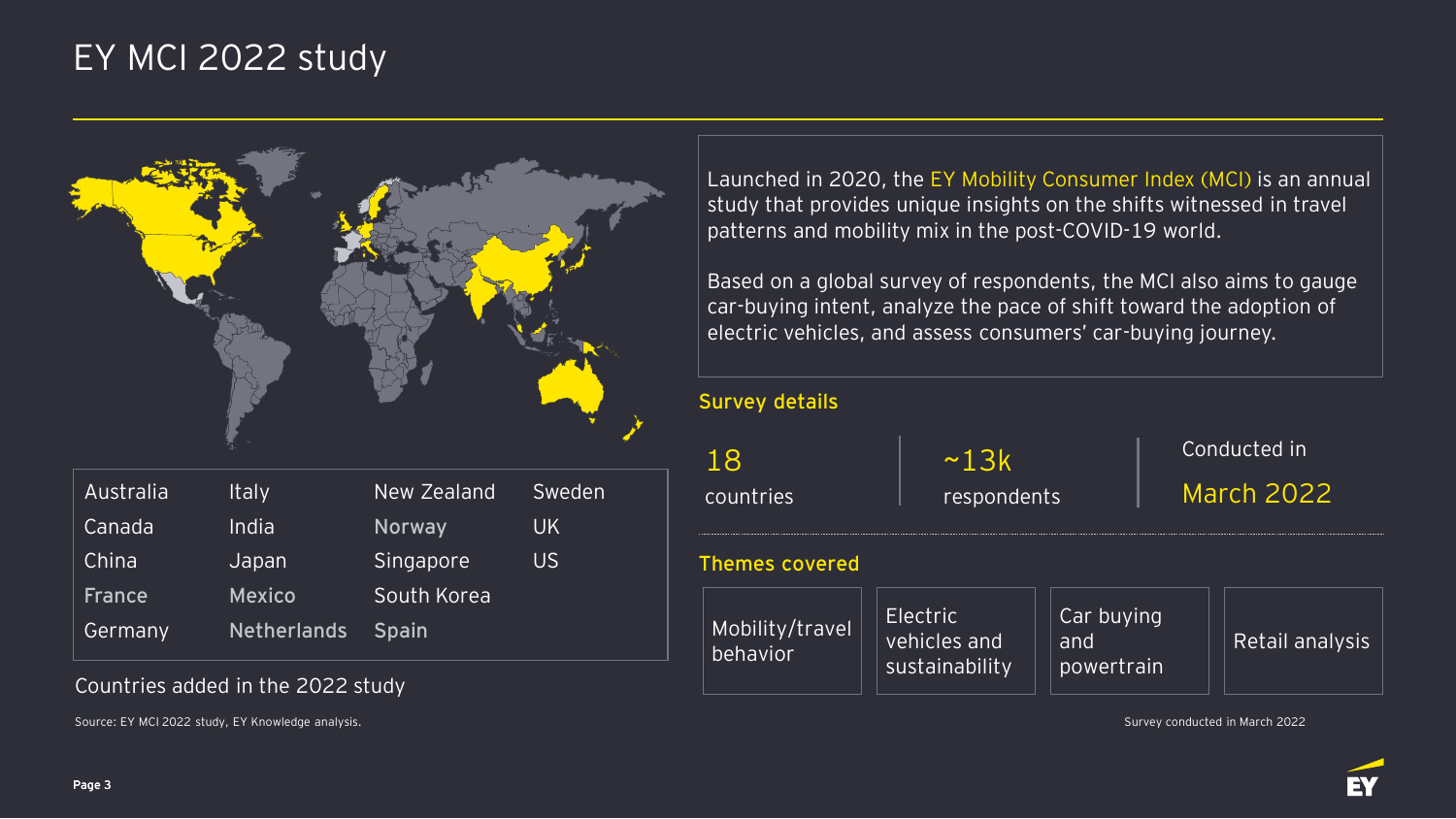### Executive summary: EY MCI 2022 study



**24% 25% 25%** **34%**

**38%**



52%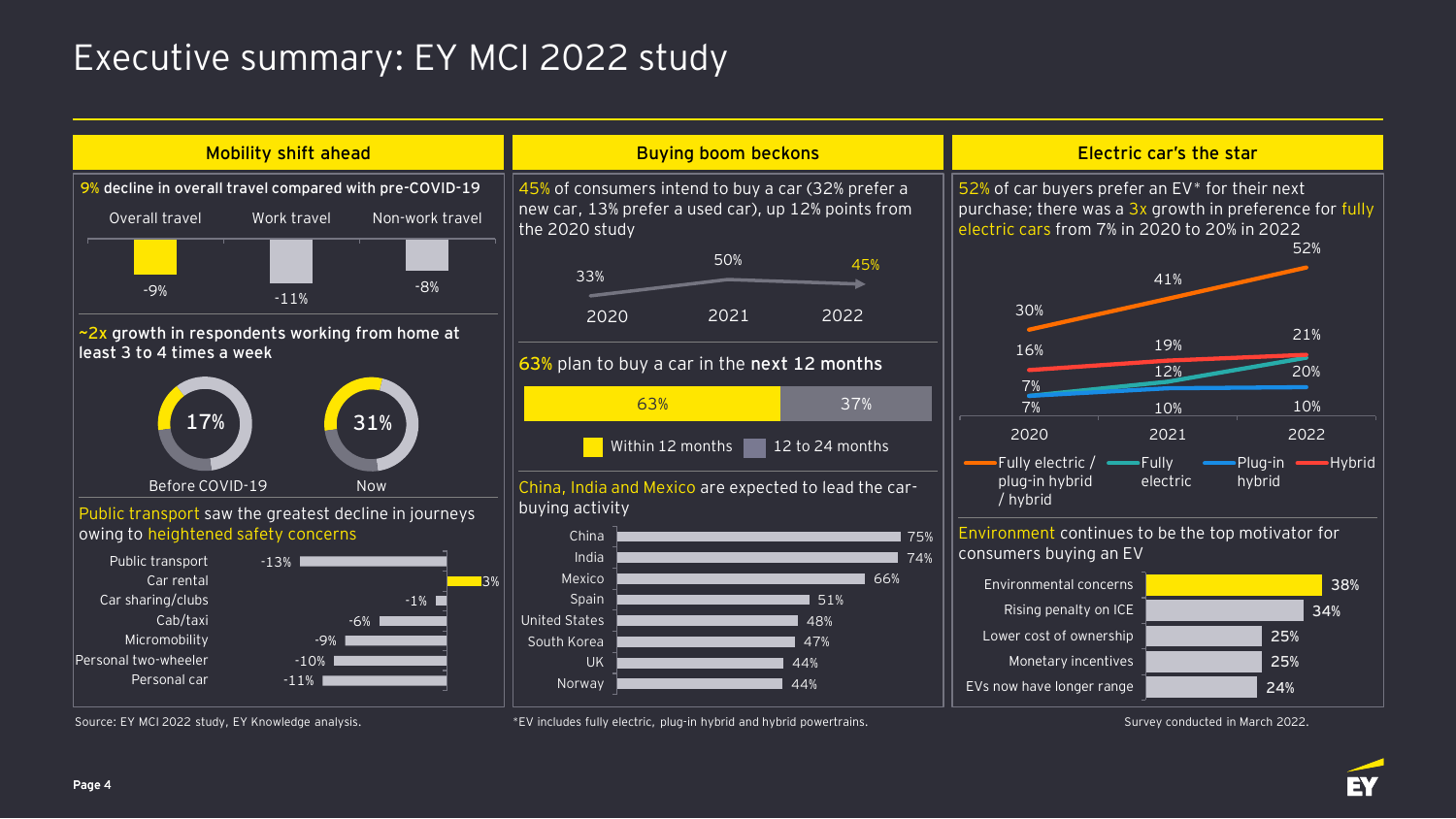### Executive summary: EY MCI 2022 study

| Chargers aren't home yet                                                                                                   |                                                                   | Physical touchpoints are here to stay                                                                    |                                                                               | Multi-channel on rise                                                                                    |                                                                  |                                                           |
|----------------------------------------------------------------------------------------------------------------------------|-------------------------------------------------------------------|----------------------------------------------------------------------------------------------------------|-------------------------------------------------------------------------------|----------------------------------------------------------------------------------------------------------|------------------------------------------------------------------|-----------------------------------------------------------|
| A lack of charging stations replaced high upfront cost<br>as the top inhibitor to purchase EVs                             |                                                                   | While digital channels are gaining prominence, in-<br>personal experience will remain important for pre- |                                                                               | Consumers are actively adopting digital channels<br>seeking information, price transparency and enhanced |                                                                  |                                                           |
| Lack of charging stations in<br>your city/route                                                                            | 34%                                                               | purchase testing, final purchase (both new and used<br>cars) and aftersales services                     |                                                                               | experience<br>Use of digital channels for car purchase                                                   |                                                                  |                                                           |
| Range anxiety                                                                                                              | 33%                                                               | of car buyers prefer to interact with a                                                                  |                                                                               |                                                                                                          | 18%                                                              | 26%                                                       |
| Upfront cost                                                                                                               | 27%                                                               | 63%                                                                                                      | salesperson at a dealership to gather<br>information                          | 2021                                                                                                     |                                                                  | 2022                                                      |
| Absence of adequate home/<br>work charging infrastructure                                                                  | 26%                                                               |                                                                                                          |                                                                               |                                                                                                          | driven by tech advancements                                      | Digital sales and service models will continue to evolve, |
| Charging/running cost<br>~80% of EV owners use home charging, indicating a<br>strong need for home charging infrastructure | 26%                                                               | 64%                                                                                                      | of new car buyers prefer to purchase a<br>vehicle from a dealership/showroom  | 66%                                                                                                      | of car buyers prefer to use<br>information about a vehicle.      | apps/websites/social media to gather                      |
| 32%<br>28%<br>$\blacksquare$ Daily<br>Once a week                                                                          | 21%<br>12%<br>$\vert$ 7%<br>Multiple times a week<br>Occasionally | 39%                                                                                                      | of used car buyers prefer to purchase a<br>vehicle from a dealership/showroom | 59%                                                                                                      | opted for a price calculator as the<br>most popular online tool. |                                                           |
| Never<br>Shopping centers and retail locations emerge as the<br>most preferred nonresidential charging location.           |                                                                   | 51%                                                                                                      | prefer dealers for car servicing                                              | compared with ICE buyers.                                                                                | such as price calculators and car configurators                  | Potential EV buyers are more likely to use online tools   |

Source: EY MCI 2022 study, EY Knowledge analysis. Survey conducted in March 2022

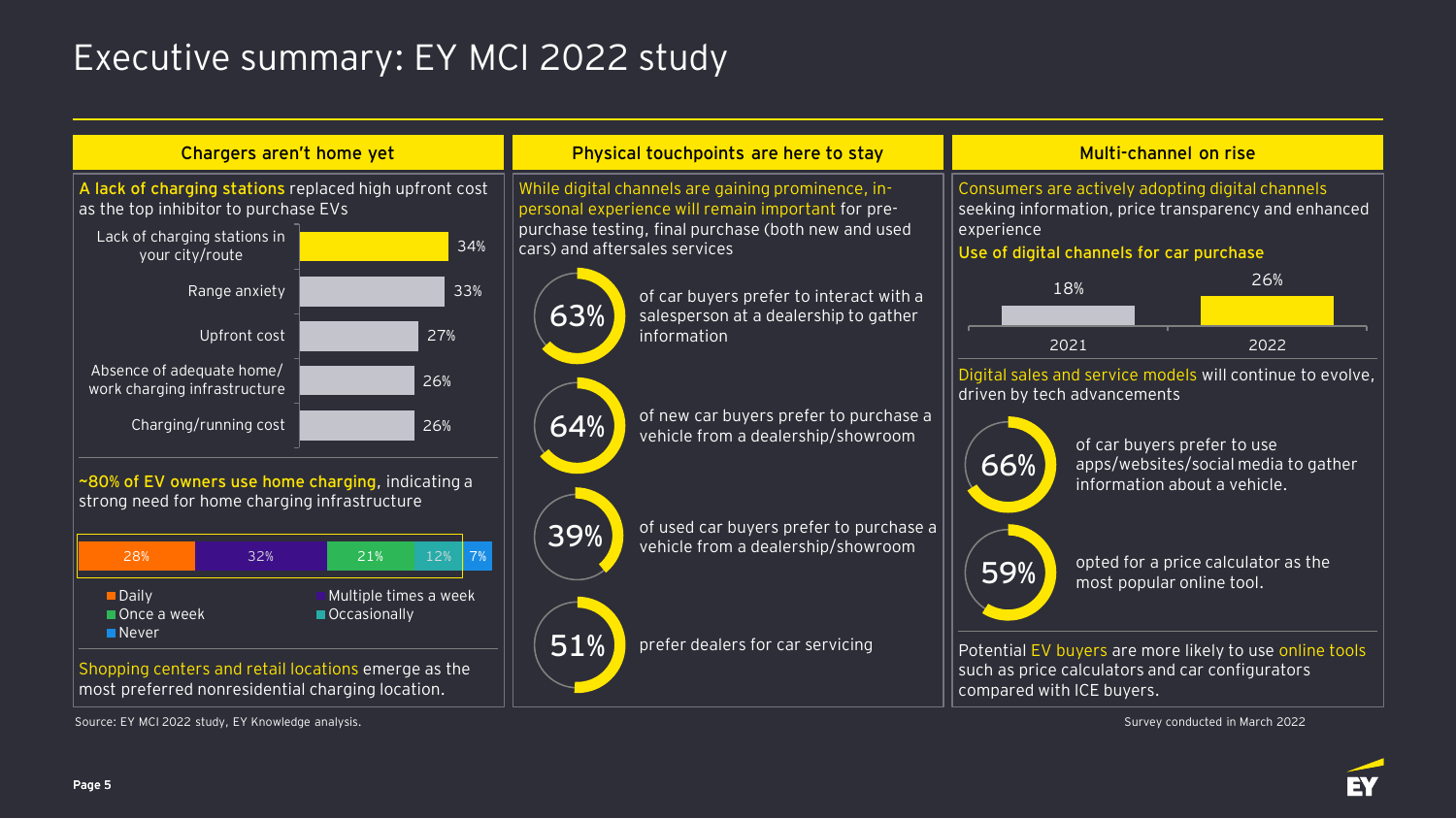## Key takeaways: EY MCI 2022 study

| Consequence of shifting mobility choices                                                                                                                                                                                                                                                                                                                                                                                                                                                                                                                                                                                                                                                                                                  | Key to achieving sustainable EV future                                                                                                                                                                                                                                                                                                                                                                                                                                                                                                                                                                                                                                                                           | Evolving role of dealerships and<br>multichannel retail                                                                                                                                                                                                                                                                                                                                                                                                                                                                             |
|-------------------------------------------------------------------------------------------------------------------------------------------------------------------------------------------------------------------------------------------------------------------------------------------------------------------------------------------------------------------------------------------------------------------------------------------------------------------------------------------------------------------------------------------------------------------------------------------------------------------------------------------------------------------------------------------------------------------------------------------|------------------------------------------------------------------------------------------------------------------------------------------------------------------------------------------------------------------------------------------------------------------------------------------------------------------------------------------------------------------------------------------------------------------------------------------------------------------------------------------------------------------------------------------------------------------------------------------------------------------------------------------------------------------------------------------------------------------|-------------------------------------------------------------------------------------------------------------------------------------------------------------------------------------------------------------------------------------------------------------------------------------------------------------------------------------------------------------------------------------------------------------------------------------------------------------------------------------------------------------------------------------|
| Overcoming the satisfaction gap is a major<br>challenge for city transport authorities,<br>with sustainable transport a key plank in<br>climate change initiatives.<br>A "carrot and stick" approach may yield<br>results, with 46% of consumers saying that<br>free public transport would reduce their<br>usage of private cars, and 38% saying that<br>urban traffic charges would lead them to<br>take fewer journeys by car.<br>Many city transport authorities - under<br>severe financial pressure after months of<br>reduced passenger revenues - may be<br>tempted by the revenue potential of road<br>usage fees, which could act as a hedge<br>against falling incomes from vehicle and<br>fuel taxes as EVs become prevalent. | To capitalize on strong consumer interest in<br>▶<br>EVs, automakers and dealers need to<br>rethink their dialogue with consumers and<br>develop new messages, relationships and<br>tools to bring the EV experience to life.<br>Smart new finance packages and ownership<br>▶<br>models are imperative to prevent the<br>emergence of a damaging social divide,<br>providing affordable EVs for both low- and<br>high-income groups.<br>Government, OEMs and charging providers<br>should collaborate to develop national<br>charging plans. Greater interoperability and<br>transparency will help allay related fears.<br>OEMs also need to focus on repurposing<br>and reconditioning of EV battery packs as | While dealers play a key role currently, to<br>remain at the front-of-mind will require a<br>better understanding of the customer<br>decision journey.<br>OEMs and dealers need to develop new<br>ways of making the first contact - be it<br>digital or physical - and smoothly manage<br>the transition between online and offline<br>channels.<br>Dealers need to reinvent themselves as<br>trusted expert advisors, to not only<br>maintain existing revenues but also take<br>advantage of new opportunities as they<br>arise. |
|                                                                                                                                                                                                                                                                                                                                                                                                                                                                                                                                                                                                                                                                                                                                           | wheel-to-wheel sustainability calls for a<br>holistic focus on the EV lifecycle.                                                                                                                                                                                                                                                                                                                                                                                                                                                                                                                                                                                                                                 |                                                                                                                                                                                                                                                                                                                                                                                                                                                                                                                                     |

Source: EY MCI 2022 study, EY Knowledge analysis. Survey conducted in March 2022

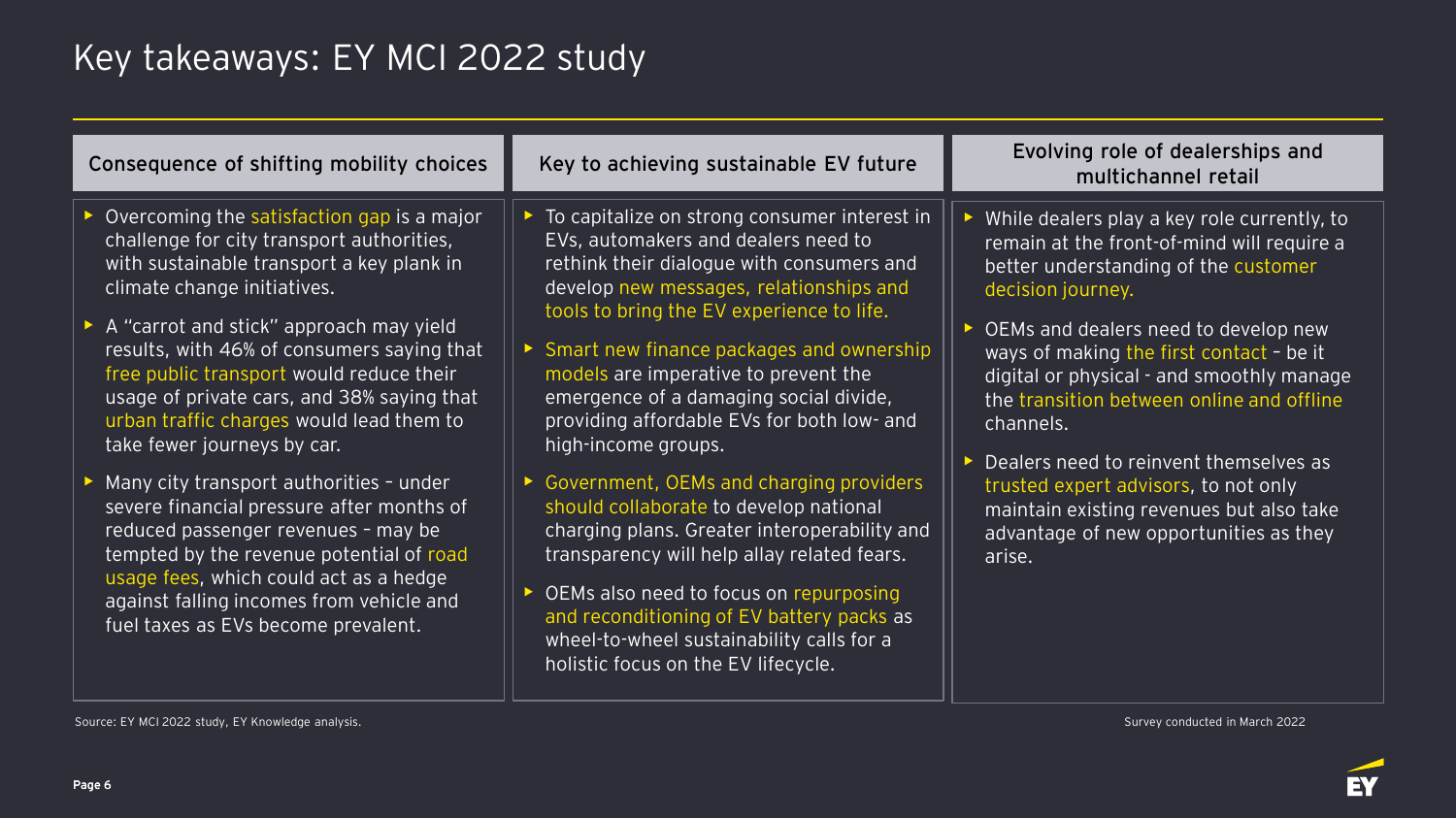#### Respondent demographics